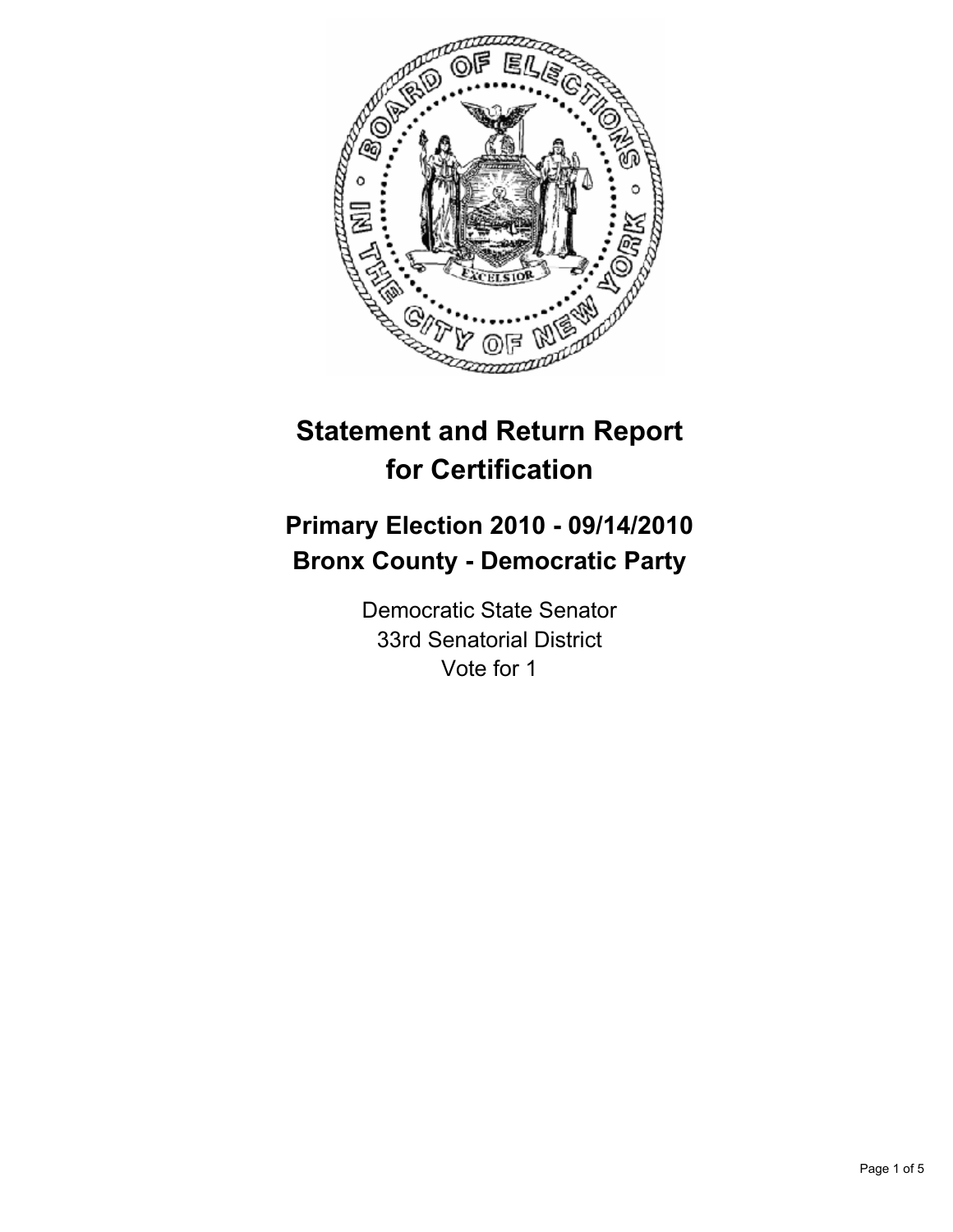

## **Assembly District 76**

| <b>PUBLIC COUNTER</b> | 179 |
|-----------------------|-----|
| <b>EMERGENCY</b>      | 0   |
| ABSENTEE/MILITARY     |     |
| AFFIDAVIT             |     |
| PEDRO ESPADA JR.      | 67  |
| DANIEL A PADERNACHT   | 2   |
| J GUSTAVO RIVERA      | 89  |
| <b>Total Votes</b>    | 158 |

## **Assembly District 77**

| <b>PUBLIC COUNTER</b>   | 135         |
|-------------------------|-------------|
| <b>EMERGENCY</b>        | $\mathbf 0$ |
| ABSENTEE/MILITARY       | 3           |
| AFFIDAVIT               | 0           |
| PEDRO ESPADA JR.        | 39          |
| DANIEL A PADERNACHT     |             |
| <b>J GUSTAVO RIVERA</b> | 88          |
| <b>Total Votes</b>      | 134         |

# **Assembly District 78**

| 3,854 |
|-------|
| 0     |
| 71    |
| 87    |
| 1,423 |
| 160   |
| 2,181 |
| 1     |
| 1     |
| 1     |
| 1     |
| 1     |
| 1     |
| 1     |
| 1     |
| 1     |
| 1     |
| 3,774 |
|       |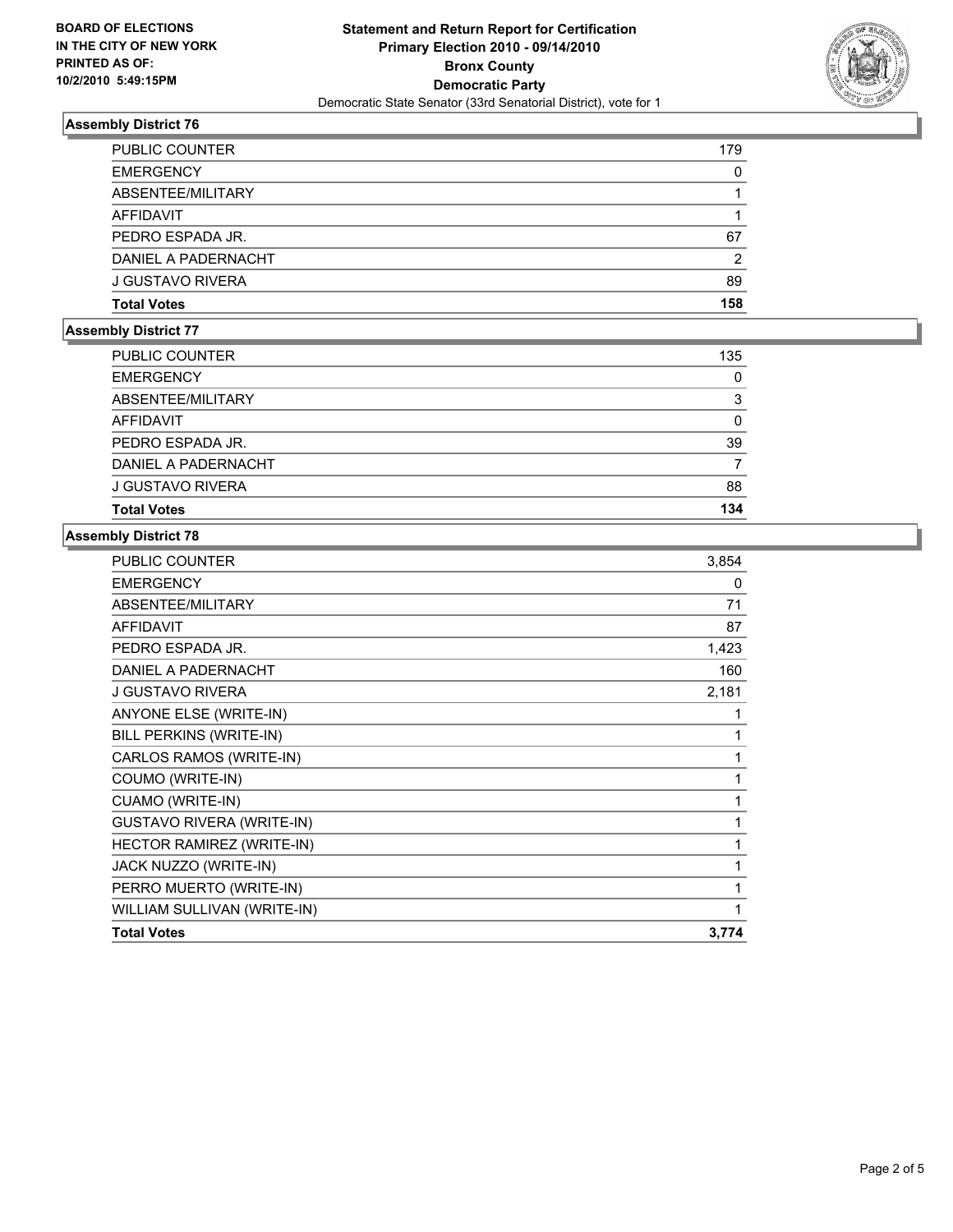

### **Assembly District 79**

| <b>Total Votes</b>           | 1.210 |
|------------------------------|-------|
| <b>RUBEN DIAZ (WRITE-IN)</b> | 1     |
| RIVERA (WRITE-IN)            | 1     |
| NILDA VELAQUEZ (WRITE-IN)    |       |
| DIAZ (WRITE-IN)              |       |
| <b>J GUSTAVO RIVERA</b>      | 662   |
| DANIEL A PADERNACHT          | 52    |
| PEDRO ESPADA JR.             | 492   |
| <b>AFFIDAVIT</b>             | 20    |
| ABSENTEE/MILITARY            | 19    |
| <b>EMERGENCY</b>             | 0     |
| <b>PUBLIC COUNTER</b>        | 1,224 |

**Assembly District 80**

| <b>PUBLIC COUNTER</b> | 1,366 |
|-----------------------|-------|
| <b>EMERGENCY</b>      | 0     |
| ABSENTEE/MILITARY     | 33    |
| AFFIDAVIT             | 19    |
| PEDRO ESPADA JR.      | 213   |
| DANIEL A PADERNACHT   | 111   |
| J GUSTAVO RIVERA      | 1,049 |
| ME (WRITE-IN)         |       |
| <b>Total Votes</b>    | 1.374 |

#### **Assembly District 81**

| PUBLIC COUNTER               | 2,950 |
|------------------------------|-------|
| <b>EMERGENCY</b>             | 0     |
| ABSENTEE/MILITARY            | 76    |
| <b>AFFIDAVIT</b>             | 38    |
| PEDRO ESPADA JR.             | 529   |
| DANIEL A PADERNACHT          | 179   |
| <b>J GUSTAVO RIVERA</b>      | 2,281 |
| ADRIANO ESPAILLAT (WRITE-IN) |       |
| MARK LEVINE (WRITE-IN)       | 3     |
| RACHEL MADDOW (WRITE-IN)     |       |
| <b>Total Votes</b>           | 2.994 |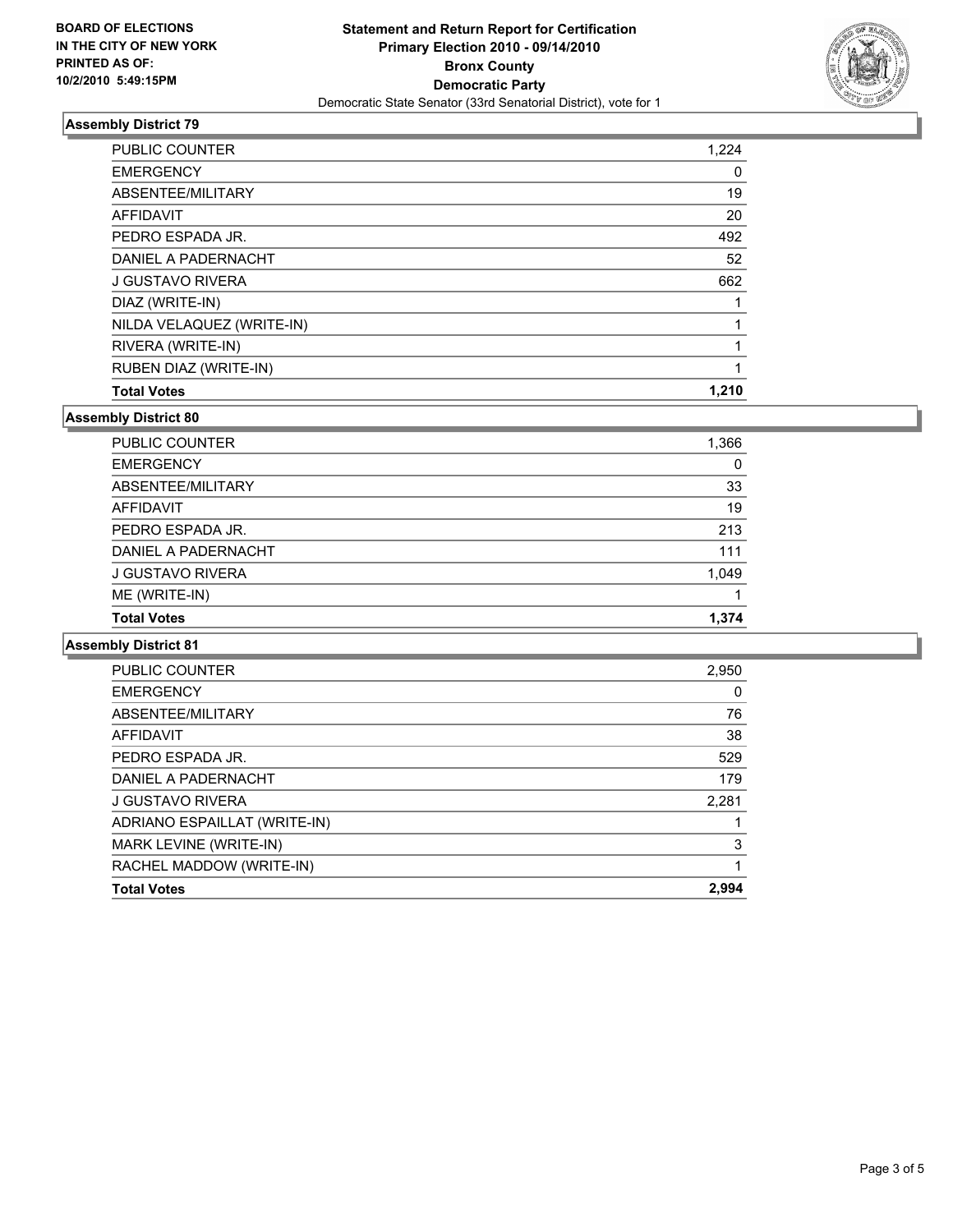

### **Assembly District 86**

| PUBLIC COUNTER              | 3,599 |
|-----------------------------|-------|
| <b>EMERGENCY</b>            | 0     |
| ABSENTEE/MILITARY           | 32    |
| <b>AFFIDAVIT</b>            | 96    |
| PEDRO ESPADA JR.            | 1,406 |
| DANIEL A PADERNACHT         | 128   |
| J GUSTAVO RIVERA            | 1,665 |
| ANNETTE PHILLIPS (WRITE-IN) | 1     |
| DOROTHY BAKER (WRITE-IN)    |       |
| EDWARD (WRITE-IN)           |       |
| <b>KEN (WRITE-IN)</b>       | 1     |
| RUTH THOMPSON (WRITE-IN)    |       |
| SEAN P. WALSH (WRITE-IN)    |       |
| <b>Total Votes</b>          | 3,205 |